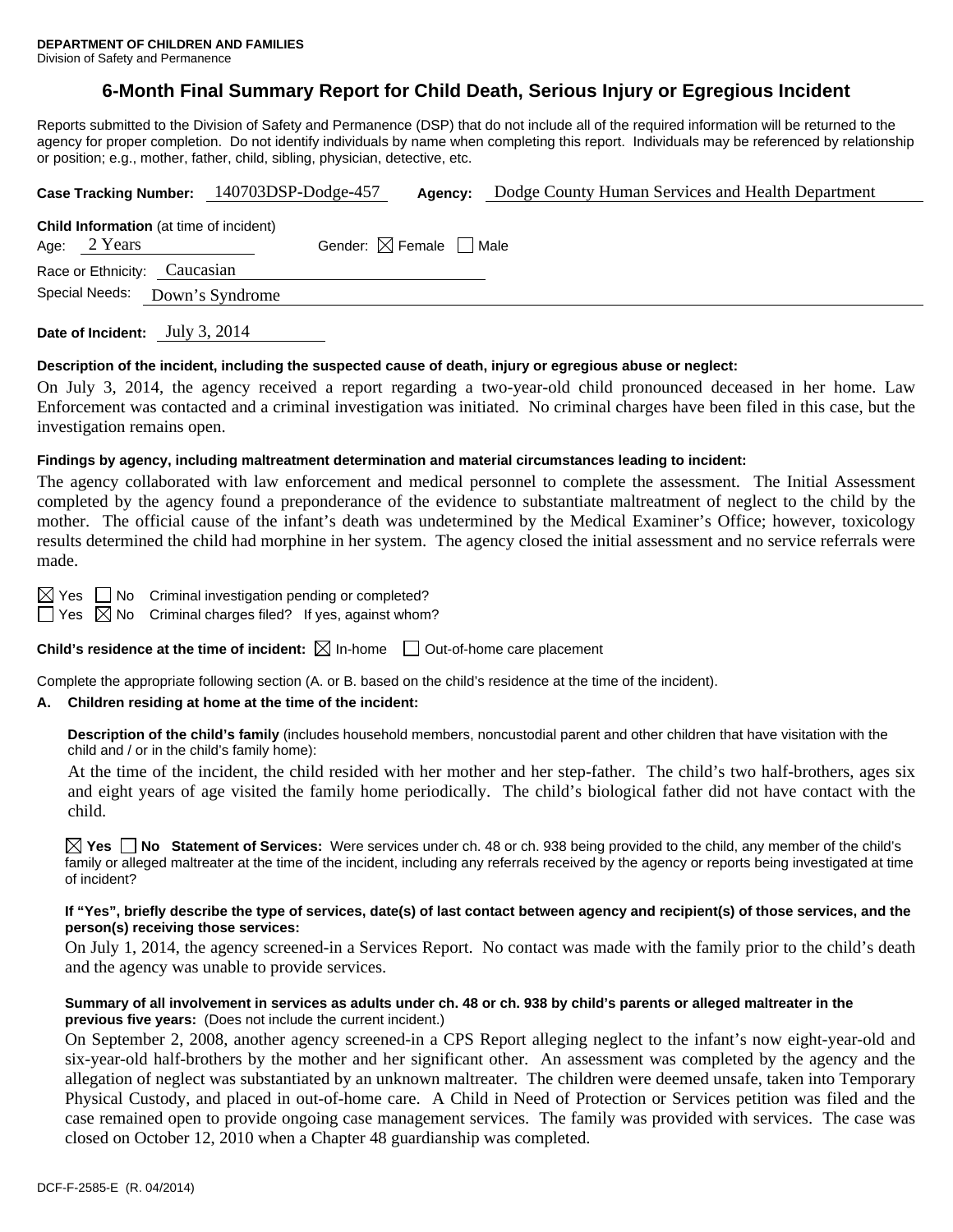On December 18, 2012, the agency screened-in a Services Report. The agency determined natural supports were meeting the needs of the family and the agency did not provide the family with additional services.

#### **Summary of actions taken by the agency under ch. 48, including any investigation of a report or referrals to services involving the child, any member of the child's family living in this household and the child's parents and alleged maltreater.** (Does not include the current incident.)

(Note: Screened out reports listed in this section may include only the date of the report, screening decision, and if a referral to services occurred at Access. Reports that do not constitute a reasonable suspicion of maltreatment or a reason to believe that the child is threatened with harm are not required to be screened in for an initial assessment, and no further action is required by the agency.)

On December 18, 2012, the agency screened-in a Services Report. The agency determined natural supports were meeting the needs of the family and the agency did not provide the family with additional services.

On December 18, 2012, the agency screened-out a CPS Report.

On March 19, 2013, the agency screened-out a Services Report.

On July 1, 2014, the agency screened-in a Services Report. No contact was made with the family prior to the child's death and the agency was unable to provide services.

## **Summary of any investigation involving the child, any member of the child's family and alleged maltreater conducted under ch. 48 and any services provided to the child and child's family since the date of the incident:**

The agency collaborated with law enforcement and medical personnel to complete the assessment. The Initial Assessment completed by the agency found a preponderance of the evidence to substantiate maltreatment of neglect to the child by the mother. The official cause of the infant's death was undetermined by the Medical Examiner's Office; however, toxicology results determined the child had morphine in her system. The agency closed the initial assessment and no service referrals were made.

## **B. Children residing in out-of-home care (OHC) placement at time of incident:** N/A

#### **Description of the OHC placement and basis for decision to place child there:**  N/A

# **Description of all other persons residing in the OHC placement home:**

## N/A

**Licensing history:** Including type of license, duration of license, summary of any violations by licensee or an employee of licensee or other actions that constitute a substantial failure to protect and promote the welfare of the child. N/A

## **Summary of any actions taken by agency in response to the incident:** (Check all that apply.)

| $\boxtimes$ | Screening of Access report                           | Attempted or successful reunification             |
|-------------|------------------------------------------------------|---------------------------------------------------|
|             | Protective plan implemented                          | Referral to services                              |
| $\boxtimes$ | Initial assessment conducted                         | Transportation assistance                         |
|             | Safety plan implemented                              | Collaboration with law enforcement                |
|             | Temporary physical custody of child                  | Collaboration with medical professionals          |
|             | Petitioned for court order / CHIPS (child in need of | Supervised visitation                             |
|             | protection or services)                              | Case remains open for services                    |
|             | Placement into foster home                           | Case closed by agency                             |
|             | Placement with relatives                             | Initiated efforts to address or enhance community |
|             | Ongoing Services case management                     | collaboration on CA/N cases                       |
|             |                                                      | Other (describe):                                 |